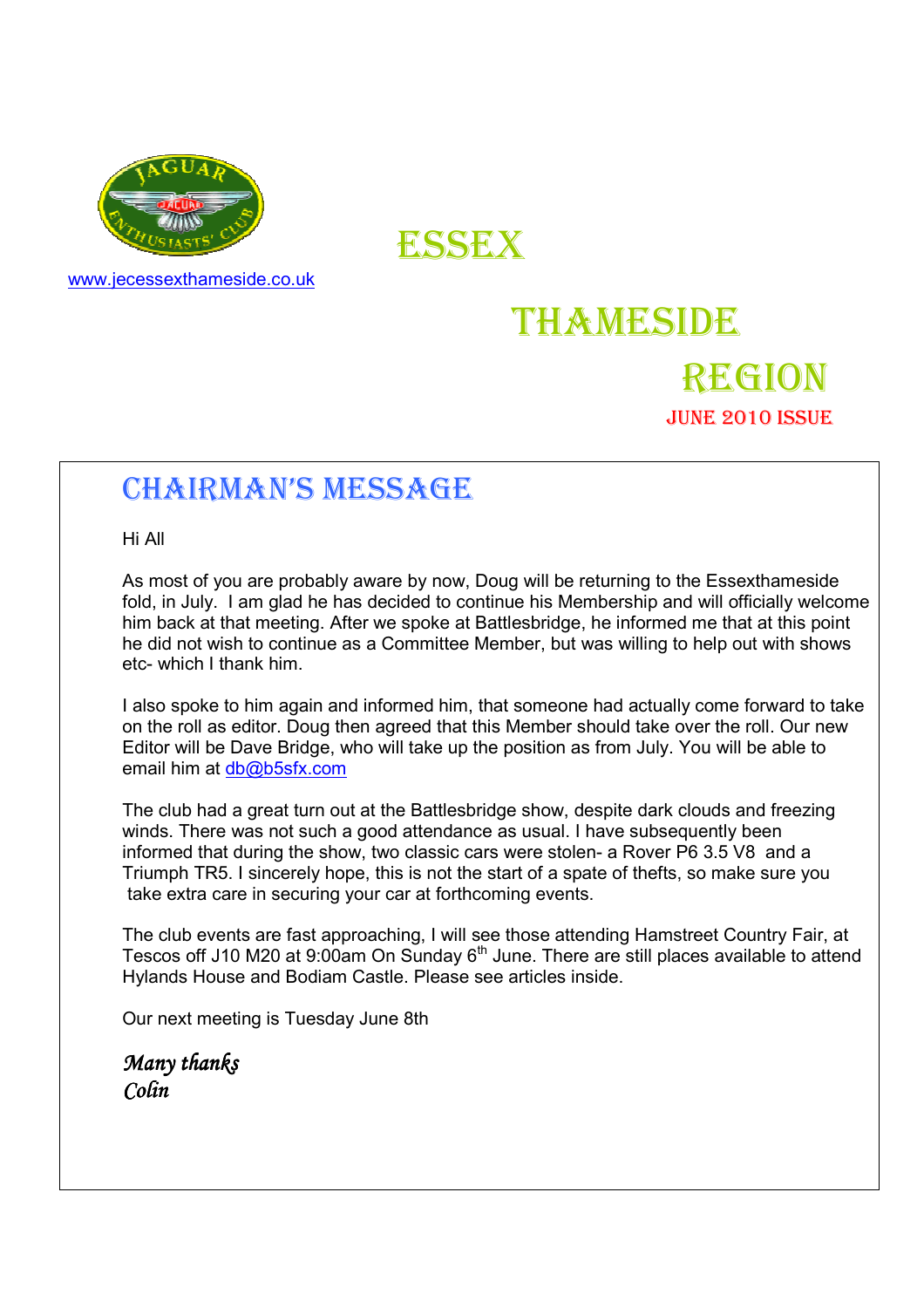# YOUR COMMITTEE

## CHAIRMAN: COLIN FIELD

 254 ST ANDREWS AVE, ELM PARK HORNCHURCH, ESSEX,RM12 5EB 01708 476126

TREASURER: DAVID REDRUP 07961 000974

# MEMBERSHIP HELEN FIELD SECRETARY: 254 ST ANDREW SAVE, ELM PARK

# CLUB MARY MONK SECRETARY: 01277 374030

SOCIAL SECRETARY: VACANT

 HORNCHURCH, ESSEX,RM12 5EB 01708 476126

### EDITOR: DAVE BRIDGE DB@B5SFX.COM

# WEBMASTER: IAN ANTROBUS

01708 556620

CLUB MEETINGS ARE THE  $1^{st}$  TUESDAY OF THE MONTH AT  $8$ PM:-TOP MEADOW GOLF CLUB, FEN LANE, NORTH OCKENDON, ESSEX,RM14 3PR. TEL 01708 852239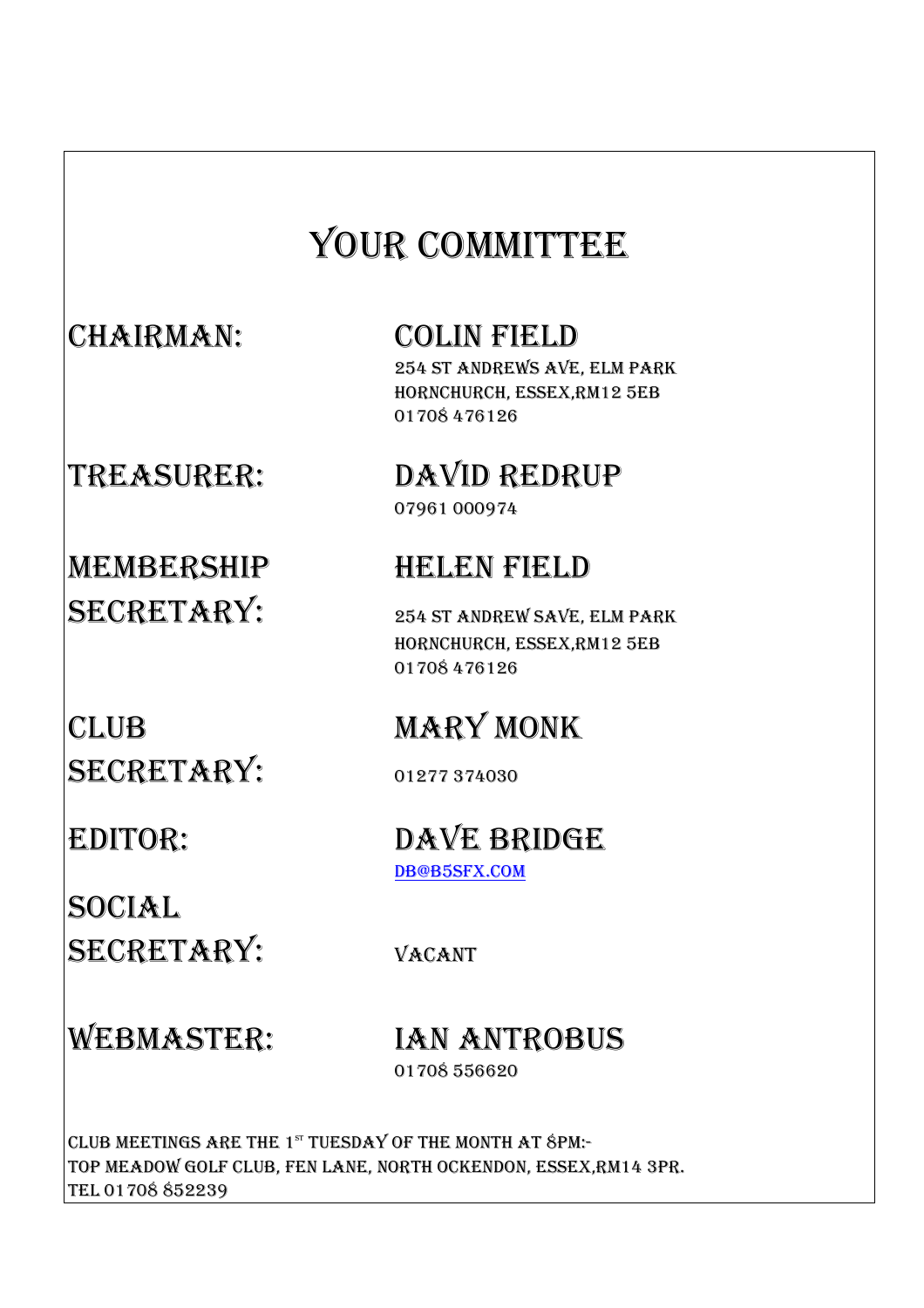# Regional Events / Other Events

| Month | Day        | <b>Date</b>      | Location                                                                                                                                                                   |
|-------|------------|------------------|----------------------------------------------------------------------------------------------------------------------------------------------------------------------------|
| June  | Sun        | 6 <sup>th</sup>  | Hamstreet Country Show - another visit to join Kent South for a<br>great day out. See over for details. This is now fully booked.                                          |
| June  | Tues $8th$ |                  | Club night (Note second Tuesday of the month for this<br>meeting)                                                                                                          |
| June  | Sun        | 20 <sup>th</sup> | Motor Extravaganza Day at Hylands House. Arranged in<br>association with the Porsche Club GB & Heart FM Radio.<br>Contact Colin 01708 476126. See over for details.        |
| July  | Sun        | 4 <sup>th</sup>  | <b>Matching Green Car Show arranged by MGCSCC. A well</b><br>attended event set in this Essex village.<br>Contact Colin 01708476126                                        |
| July  | Tues $6th$ |                  | Club night                                                                                                                                                                 |
| July  | Sun        | 25 <sup>th</sup> | <b>Charity Classic Car Run.</b> Pre 1976 vehicles organized by the<br>SEVCVC. For further details email rortherham@googlemail.com                                          |
| Aug   | Sun        | 8 <sup>th</sup>  | Kent South Region 'Grand Picnic in the Park' family day at<br>Bodiam Castle in Kent. Details to be confirmed by Colin.<br>Contact him on 01708 476126. See in for details. |
| Sept  | Sun        | 26 <sup>th</sup> | Battlesbridge Car Show - pre booked tickets for our stand via<br>Colin. £5.00 per car - driver & one passenger.<br>Contact Colin on 01708 476126.                          |

National Events

| Month | Date<br>Dav                                   | Location                                                                                                                                                                                                      |
|-------|-----------------------------------------------|---------------------------------------------------------------------------------------------------------------------------------------------------------------------------------------------------------------|
| Nov   | Fri – Sun $12^{\text{th}}$ – 14 <sup>th</sup> | <b>NEC Classic Car Show.</b><br>This is the event not to be missed. It is a fascinating show and<br>one that really warrants your attendance. Some members went<br>last year for the first time and loved it. |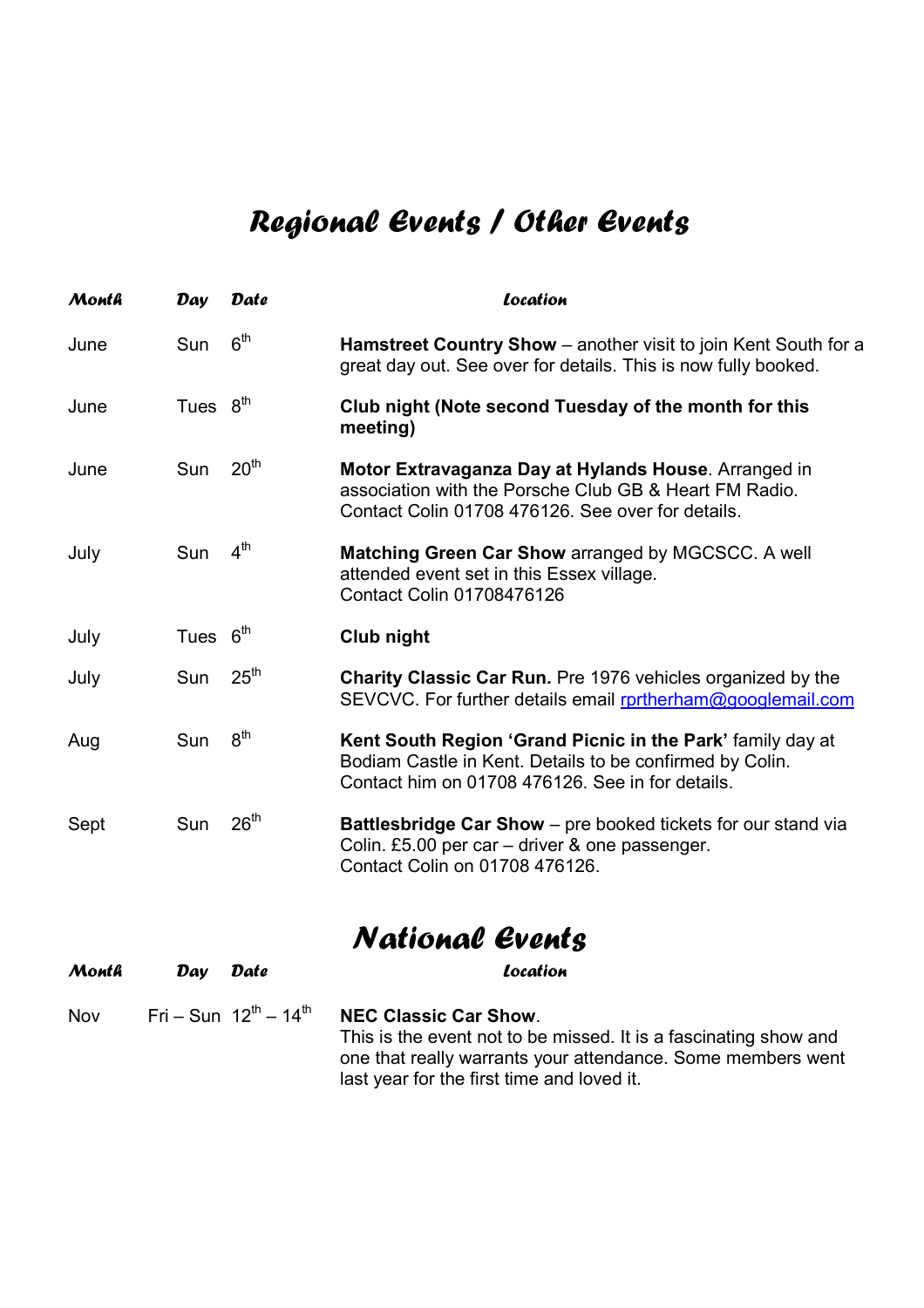### FORTHCOMING EVENTS

### Below are just a few of the events that the club has arranged

#### Hamstreet Country Fair- Sunday 6<sup>th</sup> June.

Not so much a car show, but a village fair with Falconry, lawn mower racing, arts and crafts, music and dance, plus much more. For those who have not been before, it is well worth the trip. Details to follow.

This is now fully booked and details and passes have been been distributed to those participating. We are to meet at Tesco car park off J10 M20 by 9am, then a short drive to the show. See you there.

#### Motor Extravaganza Day – Hylands House on Sunday June 20<sup>th</sup>.

This event takes over from last year 'Boys and Toys Day' and also replaces the Porsche Club annual. Barbeque. Organized in association with Heart FM, it is planned to be a family day out. One I will be attending.

It is intended to have a large display and we will be joined by Kent-South Region. I have arranged to meet the Kent-South guys at Grange Jaguar in Brentwood at 08:30am. There will be no entrance charge for display vehicles, providing they are in place prior to 10am. If cars arrive after this time it will be £5 per car. Also pre-booked public vehicles will be charged £5 or on the day £8.

The displays will be parked nearer the house this year (in place of those Hovercrafts) which are being located away from any vehicles.

Attractions also include Essex Air Ambulance, Essex Police Helicopter & cars, Chelmsford IAM, Suffolk Punch Horses & carriage Rides, Helicopter Rides, Hovercrafts, fairground, Retailers & Stalls, Beer Tent and café , shops, plus Music and a Repo Spitfire.

I will require Members details of, car make & model, Drivers name and registration ( plus payment if pre-booked public vehicle) Tickets will be sent out prior to this event, a few still available - Contact 01708 476126

Thanks Colin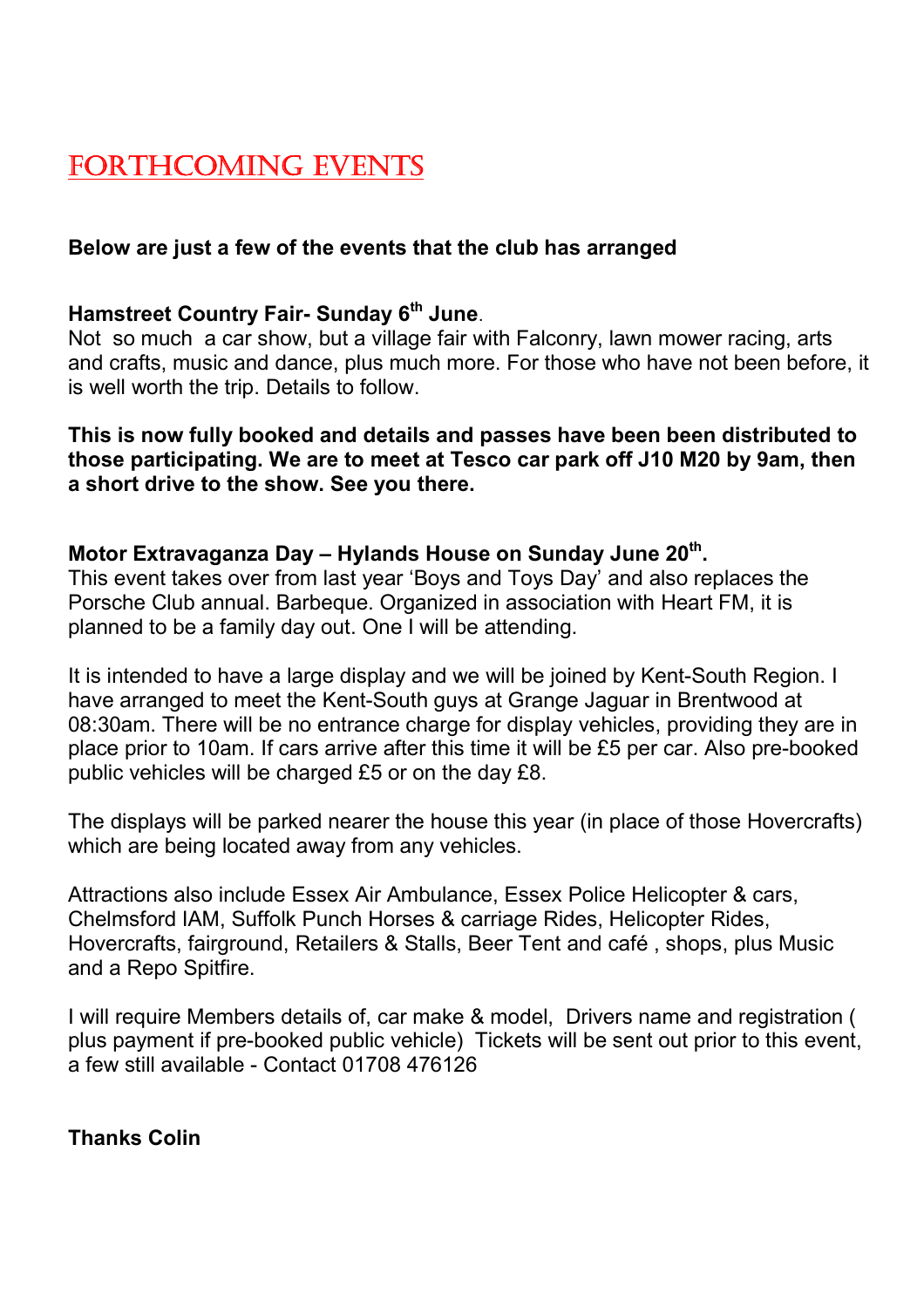

### Grand Picnic in the Park day at Bodiam Castle Sunday 8<sup>th</sup> August

Once again we will be joining our friends from Kent South, who have invited us down to attend a picnic in the park and family day. It is intended that everyone joins together to take part in one big picnic. Bring your own picnic.

A leisurely stroll around the castle and grounds or kick a ball about or just chill with friends. One Helen & I will be attending.

Details and entry fee to be confirmed. Anyone interested, please let me know. Contact 01708 476126 - Thanks Colin

There is a show taking palce on Saturday 12<sup>th</sup> June in Abridge in aid of charity and part of the Abridge weekend event. It is Free to enter. Anyone interested please contact Greg on 07773 575516 to book yourself a place.

Thanks Colin



LOCAL | COMPETITIVE | PARTS **SKILLED IAGUAR TECHNICIANS COLLECTION & DELIVERY** WHILE YOU WAIT SERVICE

## 01245 355553

### **DOVERCOURT**

30 Robjohns Road, Widford Industrial Estate, Chelmsford, Essex CMI 3AG DOVERCOURTJAGUAR.COM